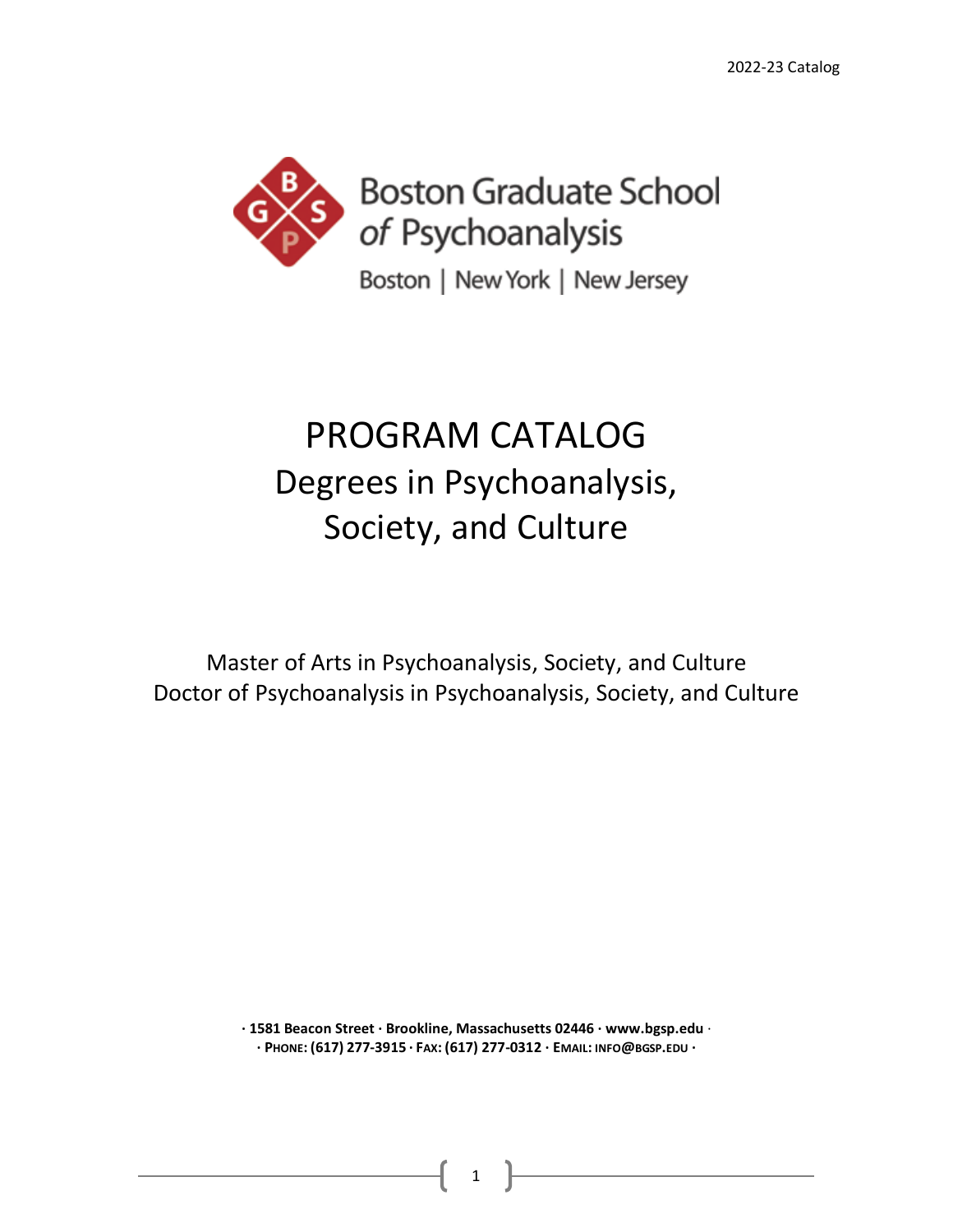# **TABLE OF CONTENTS**

| Psya.D. in Psychoanalysis, Society, and Culture & Clinical Training in Psychoanalysis 8 |
|-----------------------------------------------------------------------------------------|
|                                                                                         |
|                                                                                         |
|                                                                                         |
|                                                                                         |
|                                                                                         |
|                                                                                         |
|                                                                                         |
|                                                                                         |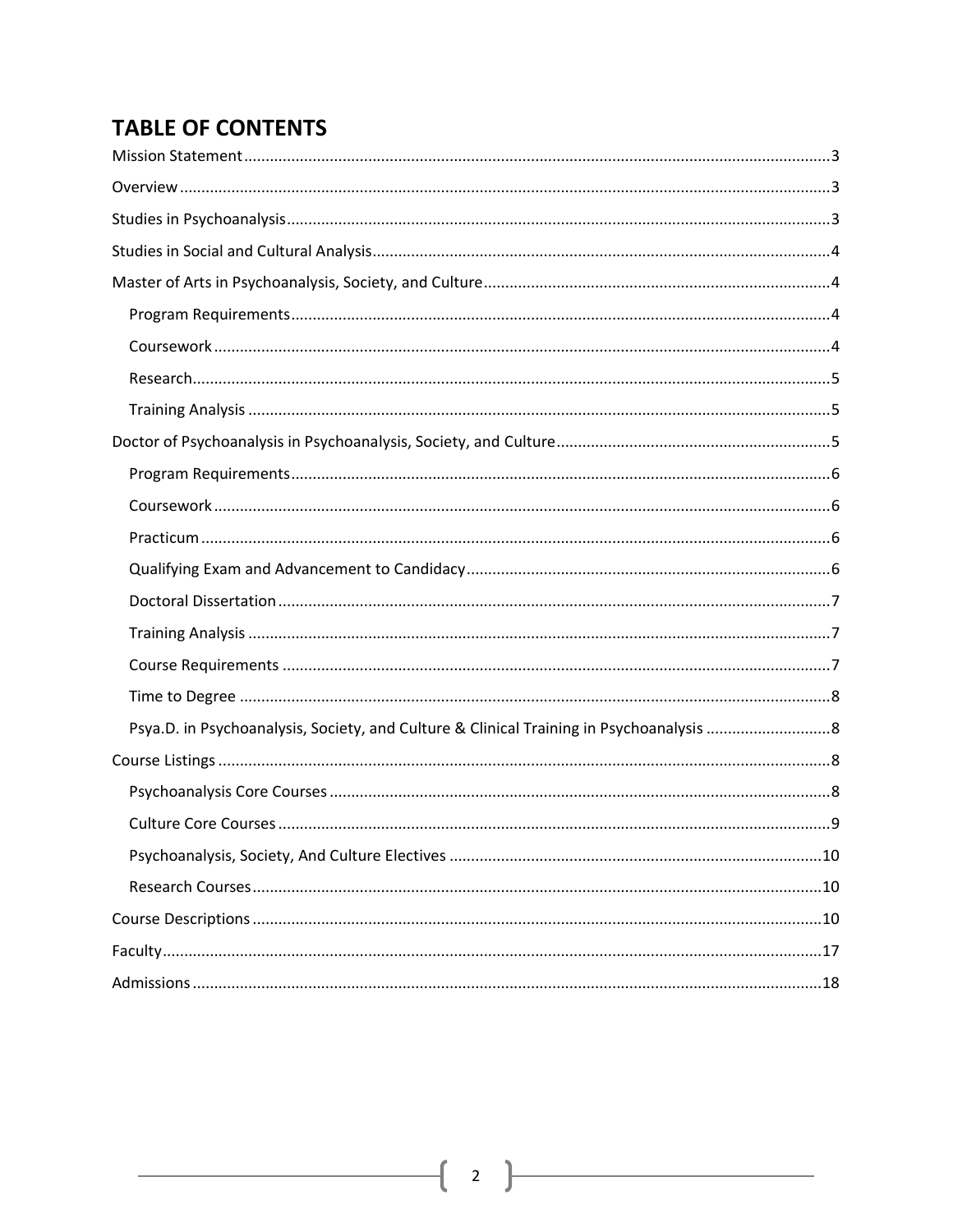# <span id="page-2-0"></span>**MISSION STATEMENT**

"BGSP's highly engaged community is deeply committed to furthering humanity's understanding of the unconscious forces that drive us, helping individuals lead more fulfilling lives, and addressing the societal and cultural challenges we continue to face.

The School's individualized approach to learning helps students uniquely shape their professional lives, producing clinical mental health counselors, scholars, and psychoanalysts who are able and confident in their abilities to remove impediments to the lasting growth of which virtually all people are capable."

# <span id="page-2-1"></span>**OVERVIEW**

The Doctor of Psychoanalysis (Psya.D.) and the Master of Arts (M.A.) programs in Psychoanalysis, Society, and Culture offer students a cutting-edge curriculum to prepare them through interdisciplinary study for scholarly research, teaching, or augmentation of professional practice. While social scientists and scholars in humanities and cultural studies are becoming increasingly interested in the psychoanalysis of culture and the cultural analysis of psychoanalysis, very few higher education institutions provide an arena for such an interdisciplinary undertaking. This program, the first of its kind in the United States, has emerged to fill the gap in the academy for such critical pursuits. Its distinct mission is to promote systematic dialogue between psychoanalysis, critical social theory, and cultural analysis.

The curriculum provides a solid foundation in theory and methods needed for the systematic integration of psychoanalysis, critical social theory, and cultural studies. The distinctive character of the program is its emphasis on crafting new theoretical and methodological links between psychoanalysis, the social sciences, the humanities, and cultural studies and applying an interdisciplinary lens to psychological and cultural phenomena.

Students may choose to focus their research on psychoanalysis in relation to culture, cultural analysis of psychoanalytic thinking, or psychoanalytic readings or interpretations of cultural representations such as media, literature, or arts. Students may also choose to focus on interdisciplinary work responsive to contemporary social issues, especially national and international conflicts, culture wars, racism, and gender equality. Graduates from the doctoral program may seek academic positions as researchers or teachers or enhance their roles as clinicians or administrators in mental health or social service agencies.

# <span id="page-2-2"></span>**STUDIES IN PSYCHOANALYSIS**

Students take core courses in psychoanalytic theory and psychopathology and engage in a personal training analysis to acquire a solid understanding of the foundations of knowledge in the field and an appreciation of the operation of the unconscious in mental life, social relations, and cultural representations. Courses are taught by clinical faculty and are the same as those offered in the clinical program.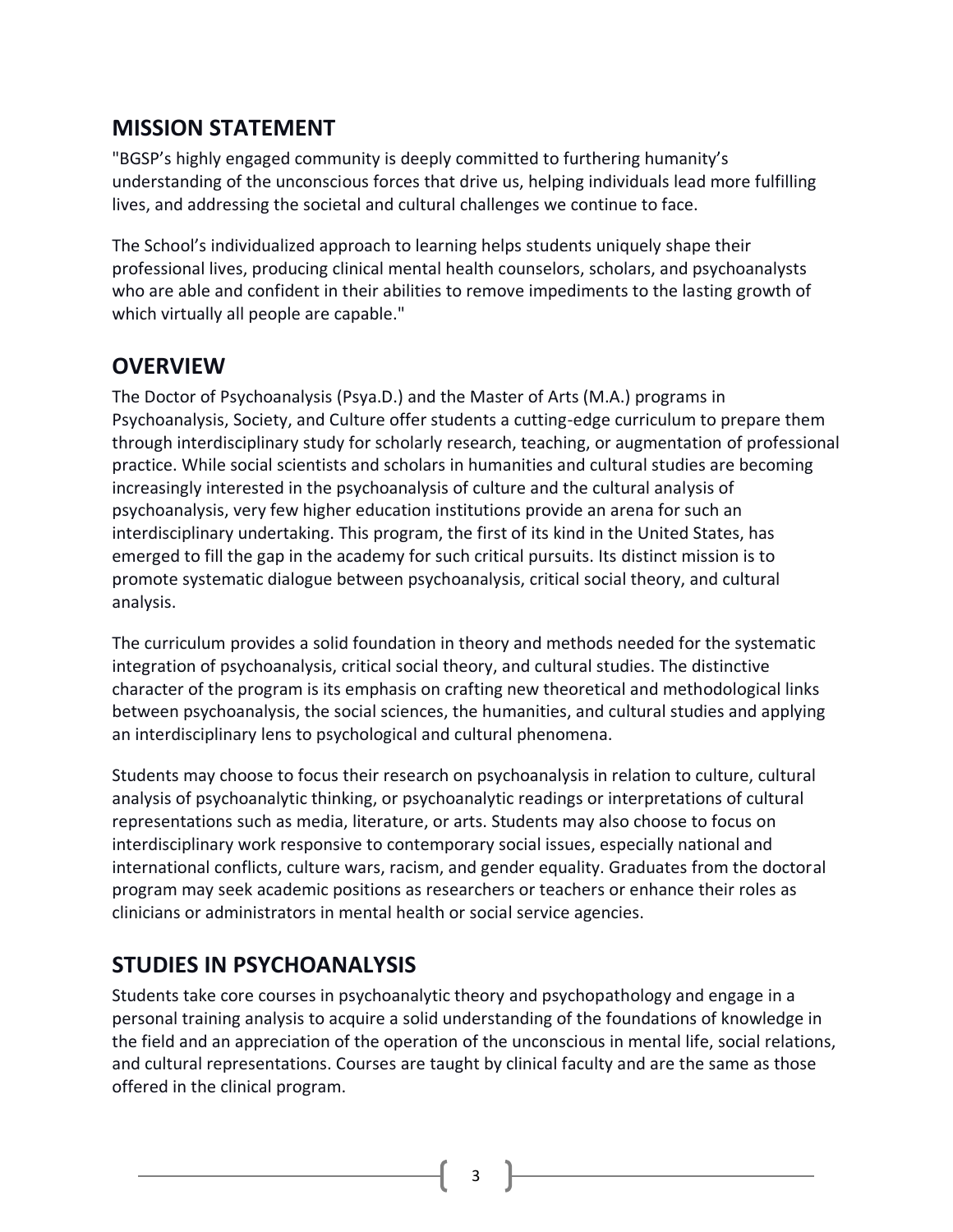# <span id="page-3-0"></span>**STUDIES IN SOCIAL AND CULTURAL ANALYSIS**

This area of study crosses the boundaries between disciplines. It is of interest to students with various interests in the social sciences, humanities, communication, language, literature, theatre, and media studies. It is also relevant to those with professional interests in psychotherapy who wish to develop and apply their skills to new areas or broaden their perspective on their area of interest. All core and elective, interdisciplinary courses are taught by psychoanalytic faculty from within and outside of the Graduate School augmented by sociologists, anthropologists as well as scholars from the humanities. Students thus benefit from the shared knowledge and experience of experts from different fields. Those students or professionals seeking to pursue interdisciplinary inquiries into racial and gender inequalities, social psychiatry, and culture-specific psychopathologies can concentrate on doing additional graduate work through directed studies and writing their dissertation on topics related to their area of specialization.

# <span id="page-3-1"></span>**MASTER OF ARTS IN PSYCHOANALYSIS, SOCIETY, AND CULTURE**

In the Master of Arts program in Psychoanalysis, Society, and Culture, students learn the basic foundations of psychoanalytic and sociocultural studies and the interface between the two areas of inquiry. This program is also the first level of study for the doctoral program in psychoanalysis, society, and culture. Specific learning objectives include:

- 1) To learn about the theoretical perspectives, research methods, and the foundations of knowledge in the fields of psychoanalysis and social and cultural studies.
- 2) To acquire an in-depth knowledge of the broad scope of psychoanalysis as a discipline.
- 3) To demonstrate knowledge of the cultural foundation of psychoanalytic concepts and practice as well as the unconscious dynamics of some social and cultural practices.
- 4) To learn about the range of psychoanalytic and sociocultural methods, including quantitative, qualitative, ethnographic and textual analysis, and demonstrate an understanding of the range, value, and utility of data sources for interdisciplinary research in psychoanalysis and culture.

## <span id="page-3-2"></span>**PROGRAM REQUIREMENTS**

Master's students take courses in psychoanalysis, cultural analysis, integrative electives, and research methodology and complete a Master's paper. Students who have written an approved Master's paper or thesis in prior studies may ask to waive this requirement. Students are also required to complete 50 hours of training analysis to graduate from the Master's program. The Master's program is a 40-credit program requiring two years of full-time study.

# <span id="page-3-3"></span>**COURSEWORK**

Students complete fifteen courses, of which at least six are in psychoanalysis and six are in Society and Culture, including the two fundamental core courses in cultural analysis. The remaining course work consists of two courses in research methodology and either a Capstone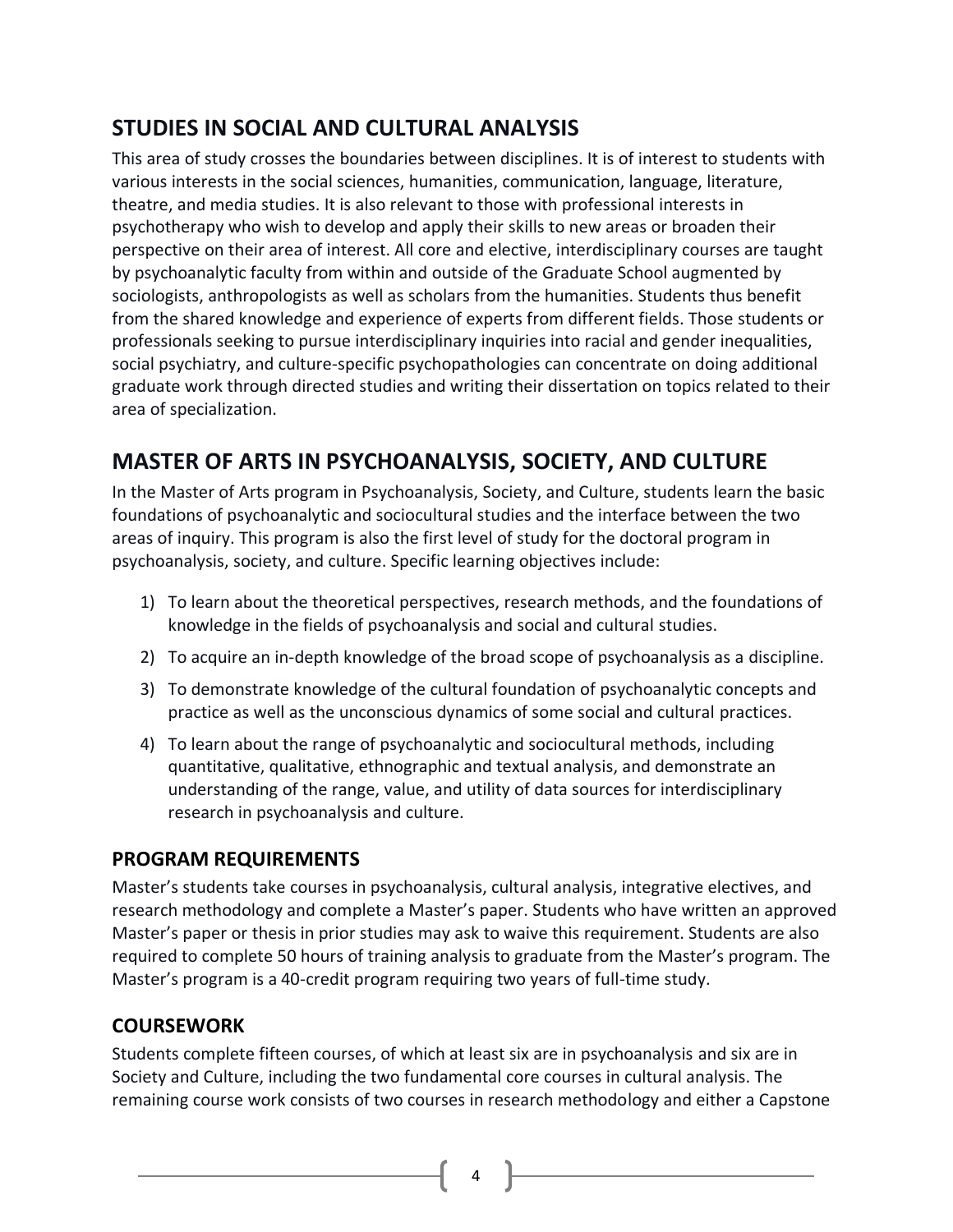course or a Directed Study up to six credits for writing the Master's paper or thesis. Students attend psychoanalytic courses and some research courses with students in the clinical M.A. programs. Psychoanalysis courses are taught by clinical faculty, providing the opportunity to learn about psychoanalysis as a field.

### <span id="page-4-0"></span>**RESEARCH**

Master's students take two research courses, Introduction to Research Methods in Human Sciences and Qualitative Research Methods, and complete a Master's Paper. The Master's Paper is completed through a Capstone course or a directed study taken with one faculty member. Students may also choose to write the Master's thesis in directed research with a research chair and a reader to substitute for the Master's Paper. With the permission of the program director, any advanced seminar in the program may count as a Capstone course.

## <span id="page-4-1"></span>**TRAINING ANALYSIS**

All students engage in a training analysis with an approved training analyst beginning in their first semester of study. Fifty hours of training analysis are required to complete the Master's program (minimally every other week).

# <span id="page-4-2"></span>**DOCTOR OF PSYCHOANALYSIS IN PSYCHOANALYSIS, SOCIETY, AND CULTURE**

The doctoral program in Psychoanalysis, Society, and Culture includes the M.A. level of study and has the following additional learning goals:

- 1) To develop and apply critical thinking and analytic skills to understand cultural representations, including mental health and illness and culture-bound therapeutic practices.
- 2) To approach psychoanalysis through a combination of analytic skills, including the scientific method, cultural analysis, and social criticism.
- 3) To apply the theory and methodologies developed within psychoanalysis, anthropology, sociology, cultural studies, and related disciplines to address significant mental health issues within the multicultural social context.

In the program, students will also:

- 1) Focus on critical reading of psychoanalytic and cultural texts and interpret psychoanalytic data from a cultural perspective and cultural data from a psychoanalytic perspective.
- 2) Question the traditional disciplinary premises, assumptions, and viewpoints about the nature of the mind outside of sociocultural contexts.
- 3) Be exposed to an interdisciplinary perspective that bridges traditional boundaries in psychoanalysis and other social sciences.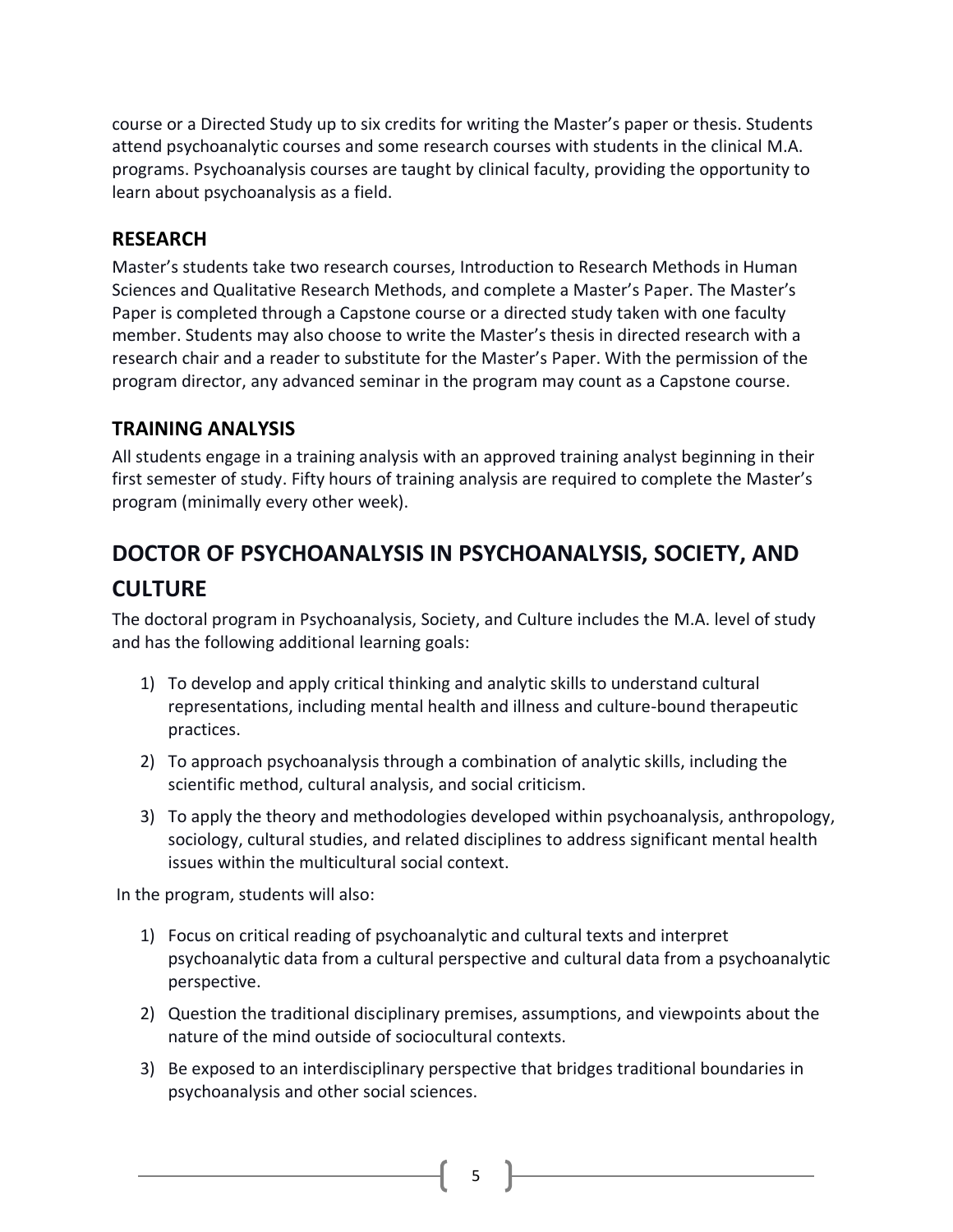# <span id="page-5-0"></span>**PROGRAM REQUIREMENTS**

The curriculum includes:

- 24 core and elective courses.
- Directed research.
- Engagement in training analysis.
- Advancement to candidacy through completion of a qualifying exam.
- The completion and defense of the dissertation.

To test their command and knowledge of their specific areas of concentration, students must also fulfill the evaluative requirements for the advancement to candidacy through completing one of the options of the Qualifying Exam before they undertake dissertation research. This requirement may be waived if the student's performance in the program suggests a high degree of competence to begin the work toward the writing of the dissertation. Academic advisors are assigned to all doctoral students for program planning and guidance.

## <span id="page-5-1"></span>**COURSEWORK**

Students complete the required and elective courses, including directed research for completing the dissertation, during the first five years of the program in full-time study. (Note: All courses must be completed with a grade of P or better.) The required courses are designed to expose students to the specific emphases within the program on psychoanalysis, including the culture of racism and sexism and the role of culture in mental health. They also provide students with training and basic skills in qualitative and quantitative research. Elective courses are integrative, bringing together psychoanalytic and sociocultural knowledge and theory addressed to a particular topic or realm of study. A capstone course provides a further integrative experience.

## <span id="page-5-2"></span>**PRACTICUM**

A two-semester elective practicum may be undertaken to expose students to real-world situations to integrate theoretical and topical knowledge of violence, racism, and sexism with hands-on experience in agencies, institutions, cultural settings, or the community. Students may apply to do the fieldwork externship in the Clinical Program MA program as a practicum in Psychoanalysis, Society, and Culture with the permission of the Dean of Graduate Studies.

## <span id="page-5-3"></span>**QUALIFYING EXAM AND ADVANCEMENT TO CANDIDACY**

Advancing to candidacy through completing the qualifying exam signifies that the student has completed their required coursework and is ready to move forward to the dissertation phase. This usually takes place in the third year. To complete the qualifying exam, a student has several options:

1. Submit a scholarly portfolio consisting of four to six publishable quality original papers written for various graduate courses in the program, signed and commented on by the respective instructor.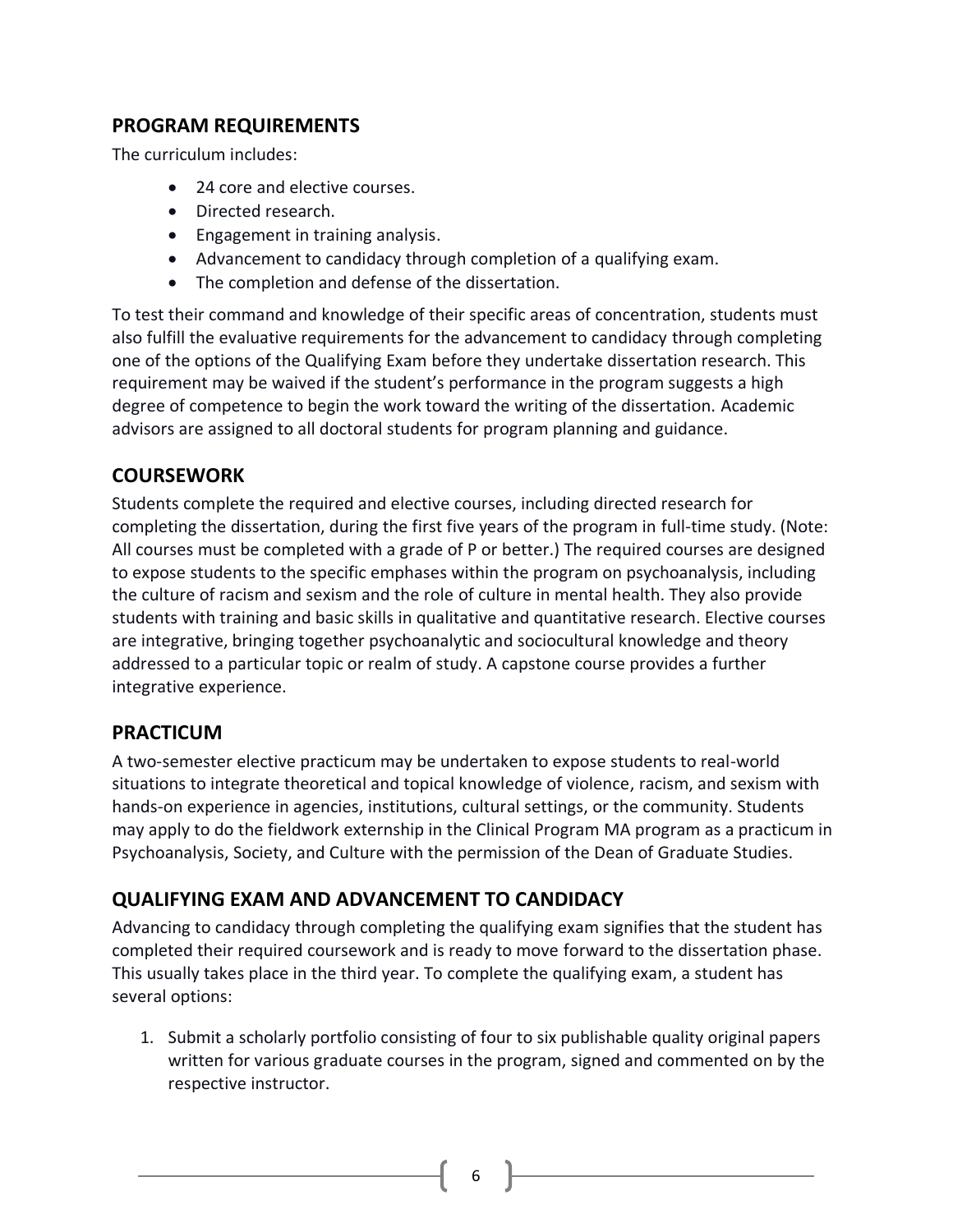- 2. Submit an approved dissertation prospectus or proposal that includes a clear statement of the research question along with a comprehensive review of the literature and a methodology for conducting the dissertation research.
- 3. Submit a Qualifying Paper ("QP"), which is an original research paper of publishable quality. The qualifying paper should be relevant to topics in psychoanalysis and culture and may include an empirical study, an integrated review of the literature on a topic, or the development of a new theoretical or methodological perspective. The qualifying paper may be a revised or an extended seminar paper, although the paper typically requires significantly more investment than a typical research paper for a course. Students choose the topic of their paper in consultation with appropriate program faculty members with the program director's consent. The finished paper must be evaluated by three faculty members from the program-- including affiliated members- one of whom must be the program director or their designated faculty member.
- 4. Submit a sole-authored published paper in a major refereed journal as evidence of their scholarly and professional competence in psychoanalysis and culture. However, the paper must have been prepared *after* admission to the doctoral program.
- 5. Take a qualifying exam in psychoanalysis and two major sociocultural areas of study.

## <span id="page-6-0"></span>**DOCTORAL DISSERTATION**

Completion of a dissertation is one of the essential requirements of the doctoral program. The dissertation is an original empirical project that contributes to the knowledge base in psychoanalysis in relation to society and culture. The dissertation is supervised by a primary advisor and a doctoral committee consisting of at least two additional faculty members, one of whom may come from outside the school. The committee is responsible for approving the dissertation proposal, overseeing the data collection and analysis, and reviewing the dissertation. The doctoral committee must approve the dissertation, and oral defense must be successfully completed. The dissertation is completed while engaged in directed research with the dissertation chair and members of the dissertation committee. Six to twelve credits of dissertation research are required for completion of the program. Students typically engage in at least six semesters of directed study.

### <span id="page-6-1"></span>**TRAINING ANALYSIS**

Students engage in a training analysis with an approved training analyst throughout their studies on a weekly or every other week basis and complete 120 hours of training analysis for graduation. The training analysis provides an experiential understanding of psychoanalytic methods and knowledge base and a further appreciation for one's own subjectivity and unconscious operation.

### <span id="page-6-2"></span>**COURSE REQUIREMENTS**

1. **Psychoanalysis:** Students complete 9 courses in psychoanalysis including the core psychoanalytic courses.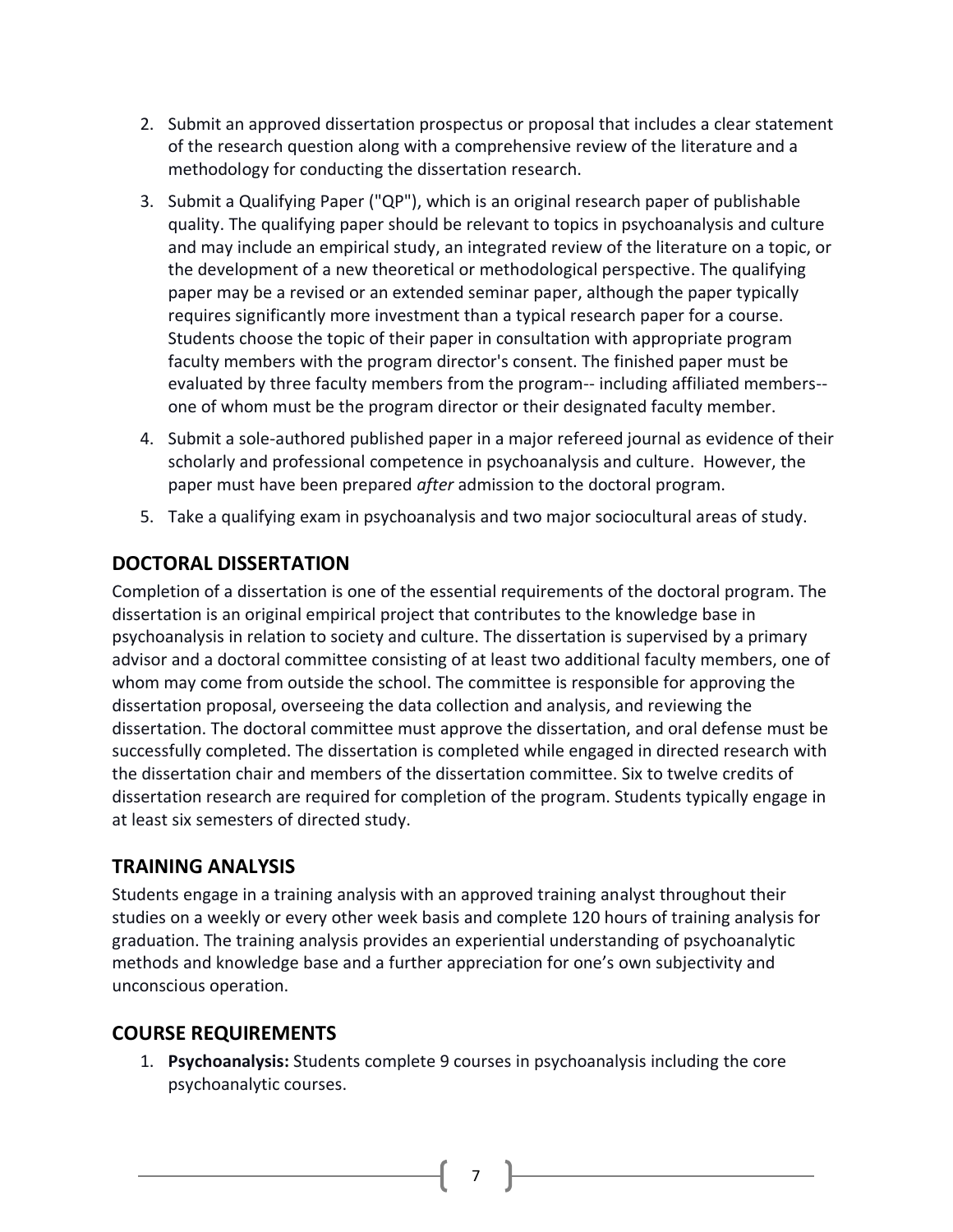- 2. **Cultural Analysis:** Students complete 9 courses in psychoanalysis, society and culture including the core Psychoanalysis and Culture courses.
- 3. **Research Methods:** Students complete 3 core research courses or their equivalents.
- 4. **Master's Thesis/ Master's Paper:** Students who are working for the M.A. degree register for either 3 credits of directed research with a research chair and reader, or a Capstone course in which they can write their Master's paper. Any advanced seminars in Psychoanalysis, Society, and Culture may count as a Capstone course.
- 5. **Directed Research and Dissertation:** All students in the doctoral program register for Directed Research to prepare the prospectus and conduct research for the dissertation. Doctoral students register for at least 6 credits of dissertation writing in Directed Research. Directed Research is taken with the prospective dissertation chair, and occurs after all other course work is complete or during a student's last semester of coursework. Students average six to 12 semesters of Directed Research post course completion to complete the dissertation. Directed Research may be taken for one, two or three credits in any given semester.

# <span id="page-7-0"></span>**TIME TO DEGREE**

Normal time to degree for completion of the Psya.D. for students entering with a BA degree is approximately 6 years. This may be different for those coming in with an M.A. in Psychoanalysis or in another social behavioral discipline and for those who are given credit for courses taken elsewhere. Transfer credit is discussed during the admissions interview.

# <span id="page-7-1"></span>**PSYA.D. IN PSYCHOANALYSIS, SOCIETY, AND CULTURE & CLINICAL TRAINING IN PSYCHOANALYSIS**

Students who are pursuing a doctoral degree in clinical psychoanalysis may also choose to concentrate on psychoanalysis and culture and conduct research on cultural aspects of psychopathology. Students may also work toward their Psya.D. in Psychoanalysis, Society, and Culture while pursuing their clinical training, which culminates in the Certificate in Psychoanalysis if they are also admitted to the Certificate Program. The latter option requires applying to both programs and the fulfillment of the additional requirements of clinical training.

# <span id="page-7-2"></span>**COURSE LISTINGS**

## <span id="page-7-3"></span>**PSYCHOANALYSIS CORE COURSES**

| PC 641 Psychoanalytic Theory of Early Development        | 3 credits |
|----------------------------------------------------------|-----------|
| PC 651F Basic Psychoanalytic Concepts                    | 3 credits |
| PC 654 Comparative Psychoanalysis                        | 2 credits |
| PC 655 Dream, Fantasy, and Symbolic Communication        | 3 credits |
| PC 657 Transference, Countertransference, and Resistance | 2 credits |
| PC 659 Unconscious Fantasy                               | 2 credits |
| PC 660 Narcissism and Aggression                         | 2 credits |
| PC 691 Psychoanalytic Psychopathology                    | 3 credits |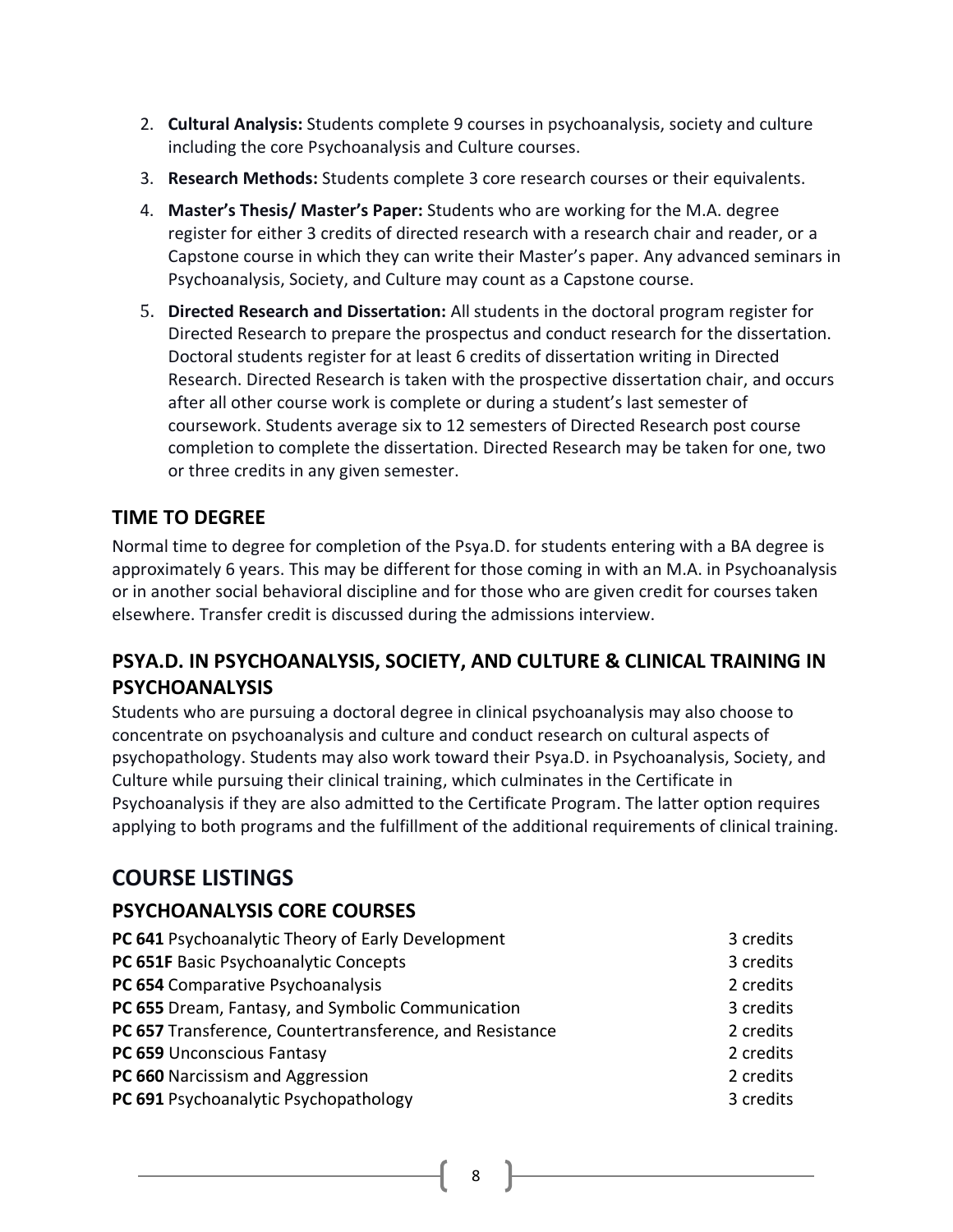## <span id="page-8-0"></span>**CULTURE CORE COURSES**

**PC 770** Cultural Analysis I: Applied Theory of Culture 3 credits **PC 771** Cultural Analysis II: The Unconscious in Private and Public Life 3 credits **PC 787** Cultural Psychopathology and Social Psychiatry **3** credits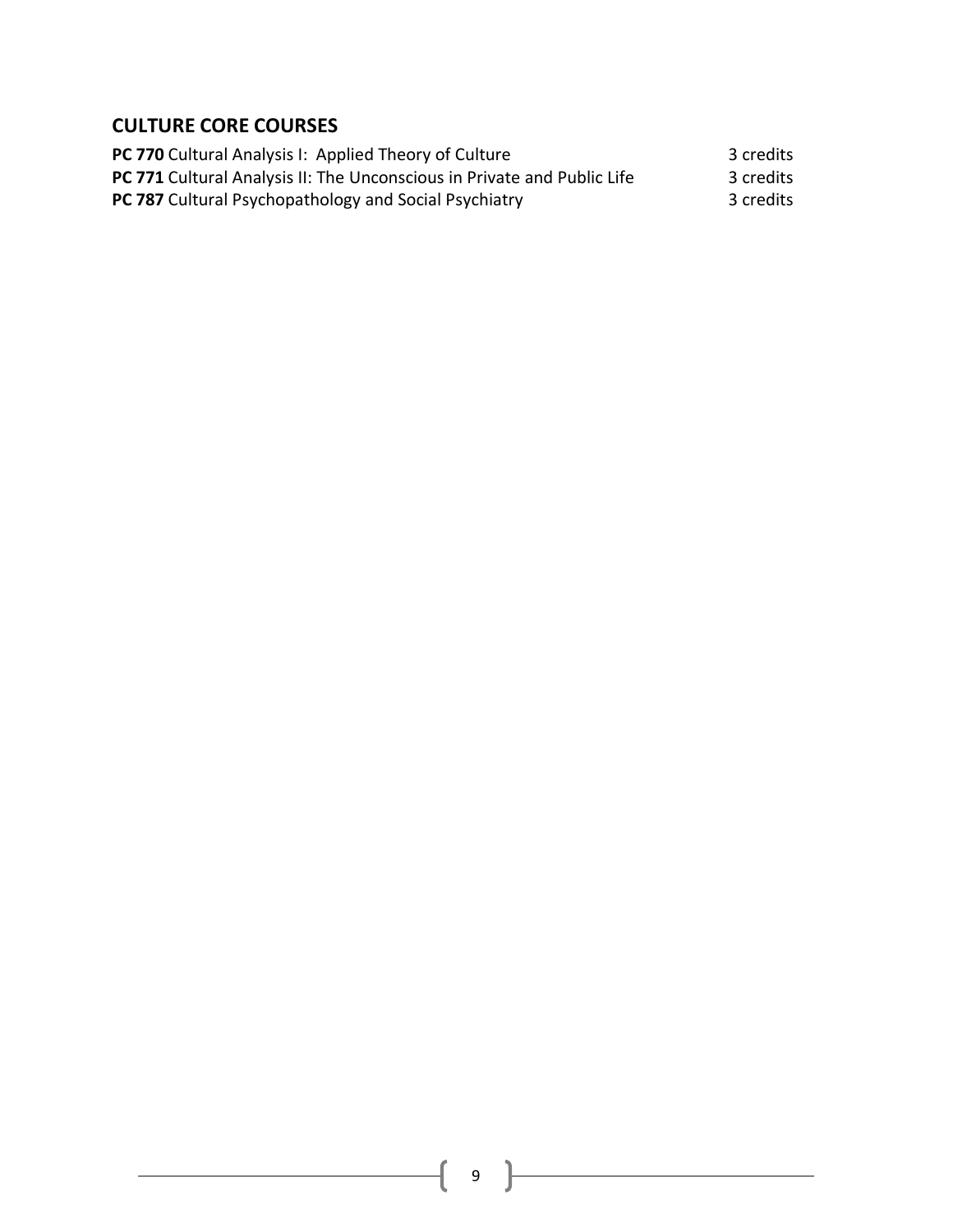# <span id="page-9-0"></span>**PSYCHOANALYSIS, SOCIETY, AND CULTURE ELECTIVES**

| PC 702 Blood Rites: Explorations in Religion and Violence                  | 2 credits     |
|----------------------------------------------------------------------------|---------------|
| PC 703 Culture, Psychoanalysis and Race                                    | 2 credits     |
| PC 704 Celebrity Culture: Sociological and Psychoanalytic Views            | 2 credits     |
| PC 757 Psychoanalytic Semiotics                                            | 2 credits     |
| PC 765 Psychoanalysis and the Arts                                         | 2 credits     |
| PC 766 Unconscious Dynamics in Film                                        | 2 credits     |
| PC 766A Psychoanalysis, Film Theory and Gender                             | 2 credits     |
| PC 772 Psychoanalysis in Contemporary Anthropology                         | 2 credits     |
| PC 773 Psychoanalysis, Culture & Postmodernism                             | 2 credits     |
| PC 776 Psychoanalysis, Gender, and Culture: Femininities and Masculinities | 2 credits     |
| PC 797 Special Topic Seminars, e.g., Eroticism and Discourse               | 1-3 credits   |
| PC 827/828/829/830 Directed Research (Dissertation)                        | 0.5-3 credits |
|                                                                            |               |

### <span id="page-9-1"></span>**RESEARCH COURSES**

| <b>PC 670</b> Introduction to Research Methods in Human Sciences | 3 credits |
|------------------------------------------------------------------|-----------|
| <b>PC 672 Psychoanalytic Research</b>                            | 2 credits |
| <b>PC 674</b> Advanced Qualitative Methods                       | 3 credits |

<span id="page-9-2"></span>The Boston Graduate School of Psychoanalysis may withdraw, add or modify courses as necessary.

# **COURSE DESCRIPTIONS**

#### **PC 641 Psychoanalytic Theory of Early Development**

This course begins by examining the earliest phases of the development of the mind. Students explore the transformation of drives through Freud's psychosexual stages (the oral, anal, urethral, phallic and oedipal stages). The class studies how these stages influence the development of character and early communication patterns, reflected by early socialization struggles and interactive processes. Students use concepts such as the role of sexual and aggressive drives and their fusion, the capacity to distinguish self from other as well as separate objects, the importance of the family, and the role of fantasy and language to understand maturation. Students explore the relationship of psychoanalytic concepts of development to ethological, cognitive, and psychosocial developmental theories and to clinical work.

#### **PC 651F Basic Psychoanalytic Concepts**

This course functions as an introduction to psychoanalytic theory. The focus will be particularly on Freud's writings. Core psychoanalytic concepts are defined, and major controversies in psychoanalysis are examined. Special attention is paid to psychoanalytic accounts of fantasy, sublimation, transference, the drive, and the uncanny. This course is open to students with minimal previous experience with psychoanalytic theory, as well as to more experienced graduate students.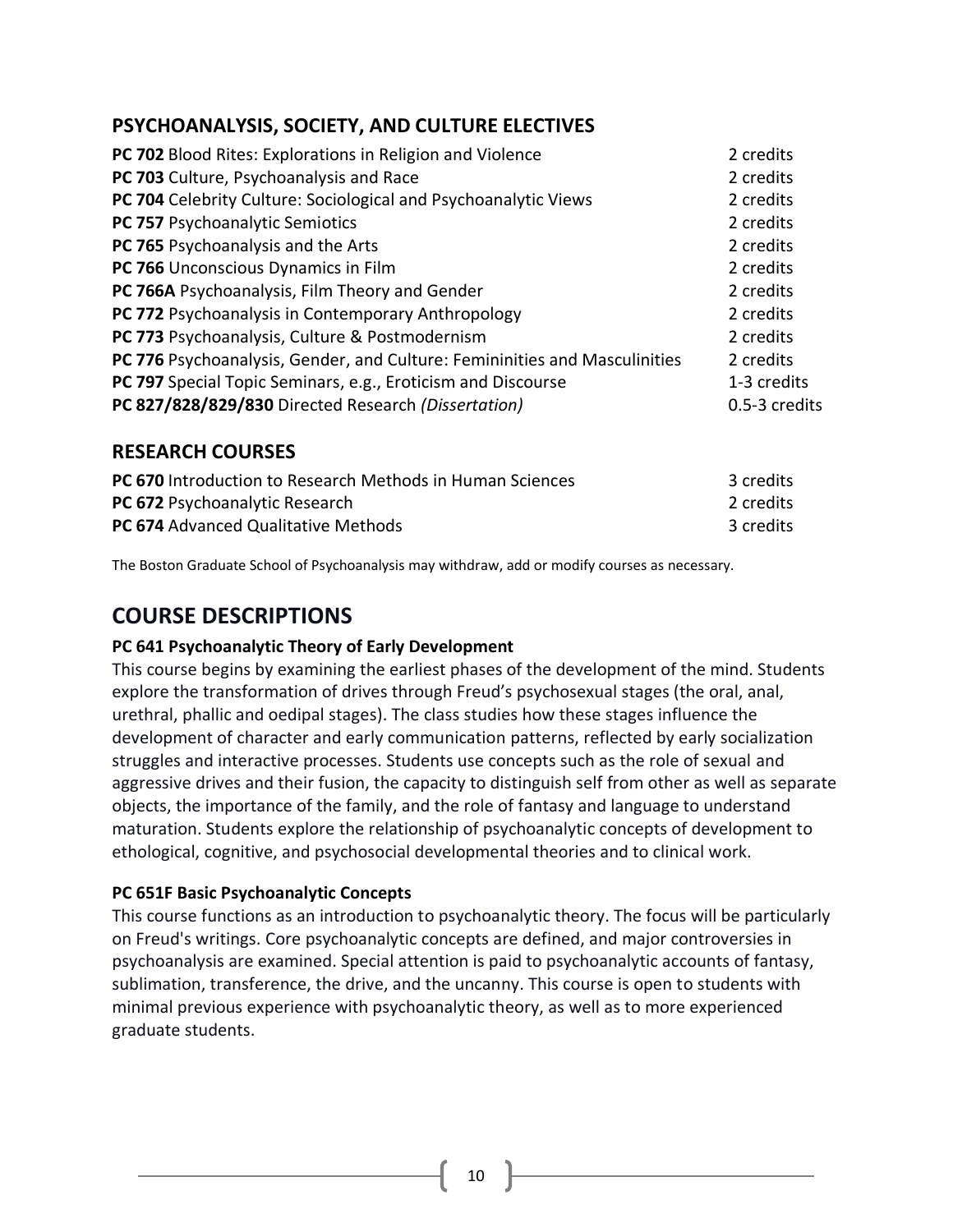#### **PC 654 Comparative Psychoanalysis**

This course examines some of the key clinical issues in psychoanalysis from different theoretical perspectives. It encourages students to take analytic and comparative perspectives on issues that are critical in psychoanalysis. The issues that are taken up for analysis in this term are: analytic listening, the impact of theory on listening, communicative aspect of self-destruction, psychoanalytic communication, the function of language in psychoanalysis and negative therapeutic reaction in analysis. We will try to trace the lines of development within each theoretical system and note how theorists from different schools have influenced each other.

#### **PC 655 Dream, Fantasy and Symbolic Communication**

This course is designed to acquaint students with the language of the unconscious and primary process as it appears in dreams, fantasy, delusions, myth, symptoms and creative works. The course examines the basic mechanisms of dream formation -- condensation, displacement, symbolization, secondary revision, etc. The course begins with the study of Freud's work on dream interpretation. Freud's views are then compared to the m ore recent theories about the nature and functions of dreams and fantasy formation. The use of dream in the conduct of psychoanalysis is then studied within the context of transference, resistance, and disguised communication. Presentations of personal dreams and fantasies as well as clinical case materials related to the topics of discussion are invited.

#### **PC 657 Transference, Countertransference and Resistance**

This course encompasses an in-depth study of the concept of transference and countertransference resistances with readings from the current and historical literature. Patient material and class process will be used to illustrate concepts of transference and countertransference resistances. This class covers how the narcissistic transference and induced feelings may further or interfere with patient and analyst having all possible feelings.

#### **PC 659 Unconscious Fantasy**

This course studies the nature of unconscious fantasy and how it manifests in behavior and in clinical work as well as dreams, art, science, myth, and cultural phenomena. Students will examine the relationship between the enactment of unconscious fantasy and delusion and discuss implications for research.

#### **PC 660 Narcissism and Aggression**

This course provides an in-depth study of the relationship between narcissism and aggression, with particular attention to those disorders in which self-hate predominates over self-love. The meaning of the narcissistic defense is clarified, and the treatment techniques that have been devised to work with narcissistic disorders are discussed with reference to clinical material. Class process is used to illustrate concepts.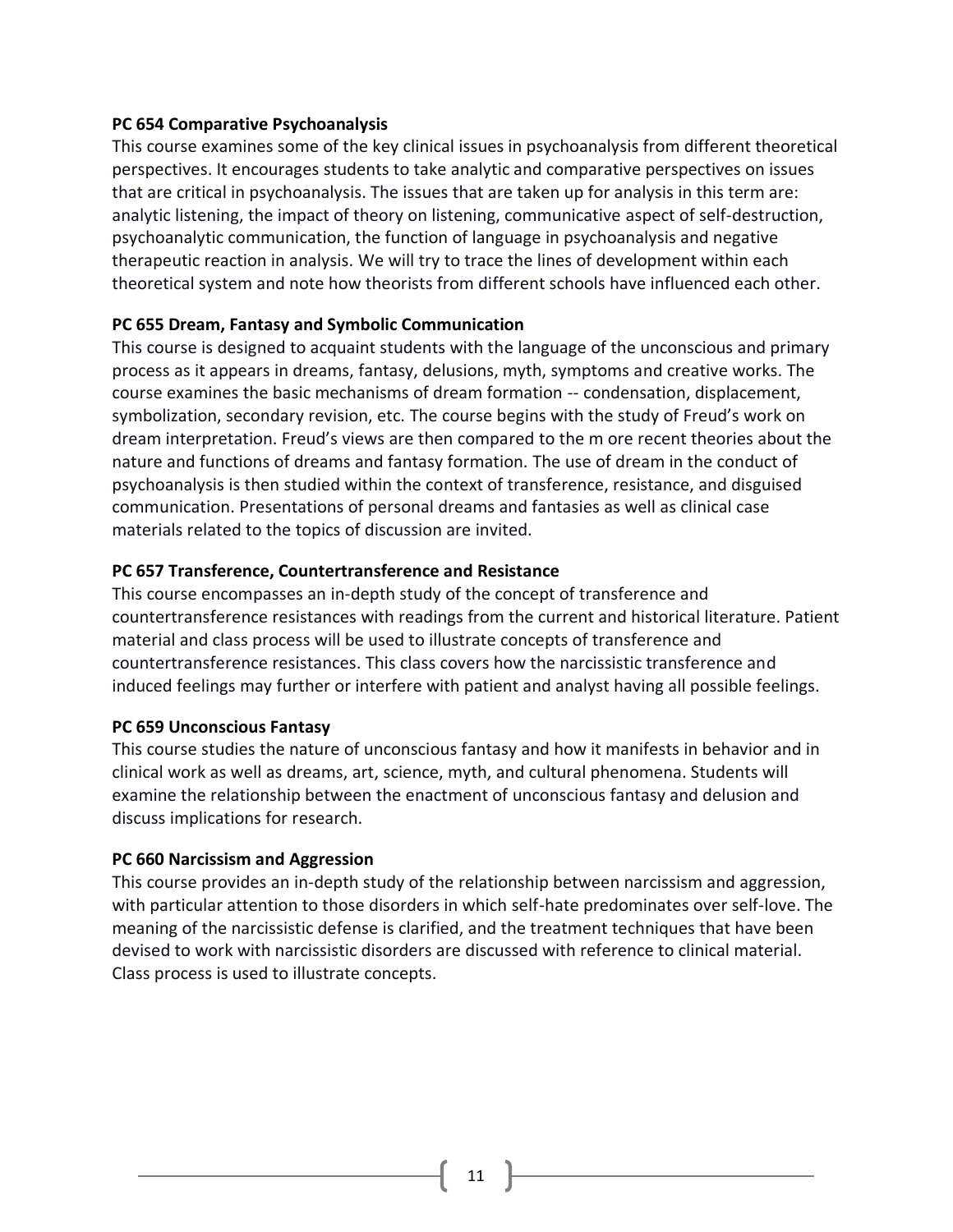#### **PC 672 Psychoanalytic Research**

This course introduces students to selected psychoanalytic research methods that have gained general acceptance in the field. It explores advantages, disadvantages, limitations, sources of error, and bias associated with various research methods. The course examines what is basic to psychoanalytic inquiry in the areas of study design, data collection and processing, distinguishing among inferences, assumptions, and observed events. Students become familiar with designing methodology for the single case study and problems collecting and processing psychoanalytic data.

#### **PC 674 Advanced Qualitative Methods**

This course is designed to provide advanced training in qualitative approaches applicable to the study of psychoanalysis and culture. Students will focus on a variety of philosophical and conceptual approaches, as well as practical methodologies and tools that will help them to conduct scholarly research in their specific areas of interest. The course will cover some of the important methods for collecting, interpreting, and analyzing qualitative data. Throughout the semester, the emphasis will be placed on two interrelated dimensions: a) on the theoretical approaches to various types of qualitative research, and b) on the practical techniques of data collection, such as identifying key informants, selecting respondents, collecting field notes, analyzing data, writing, and presenting findings.

#### **PC 691 Psychoanalytic Psychopathology**

This course examines some of the key clinical concepts in psychoanalytic theories of psychopathology. The course imparts a psychodynamic understanding of the symptoms, core conflicts, and characteristic defenses inherent in neuroses and personality (character), disorders that are likely to be encountered by students in their work in the treatment service. Students will gain a basic knowledge of major diagnostic categories in terms of their defining clinical features such as affects, defensive operation, interpersonal style, and induced countertransferential feelings.

#### **PC 695 Integration of Theory and Research: Problem Formulation and Proposal Writing**

This course will expose students to advanced methods of research for psychoanalysis and the social sciences. The emphasis is on methods, techniques, and approaches that may prove useful in completing a dissertation in the Psychoanalysis and Culture program.

Special attention will be paid to the formation of empirical research questions and the translation of those questions into research methodology. We will also cover the writing of literature reviews covering the empirical research literature. The course will operate as an intellectual workshop in which students share the process as well as the results of their research with the group throughout the semester.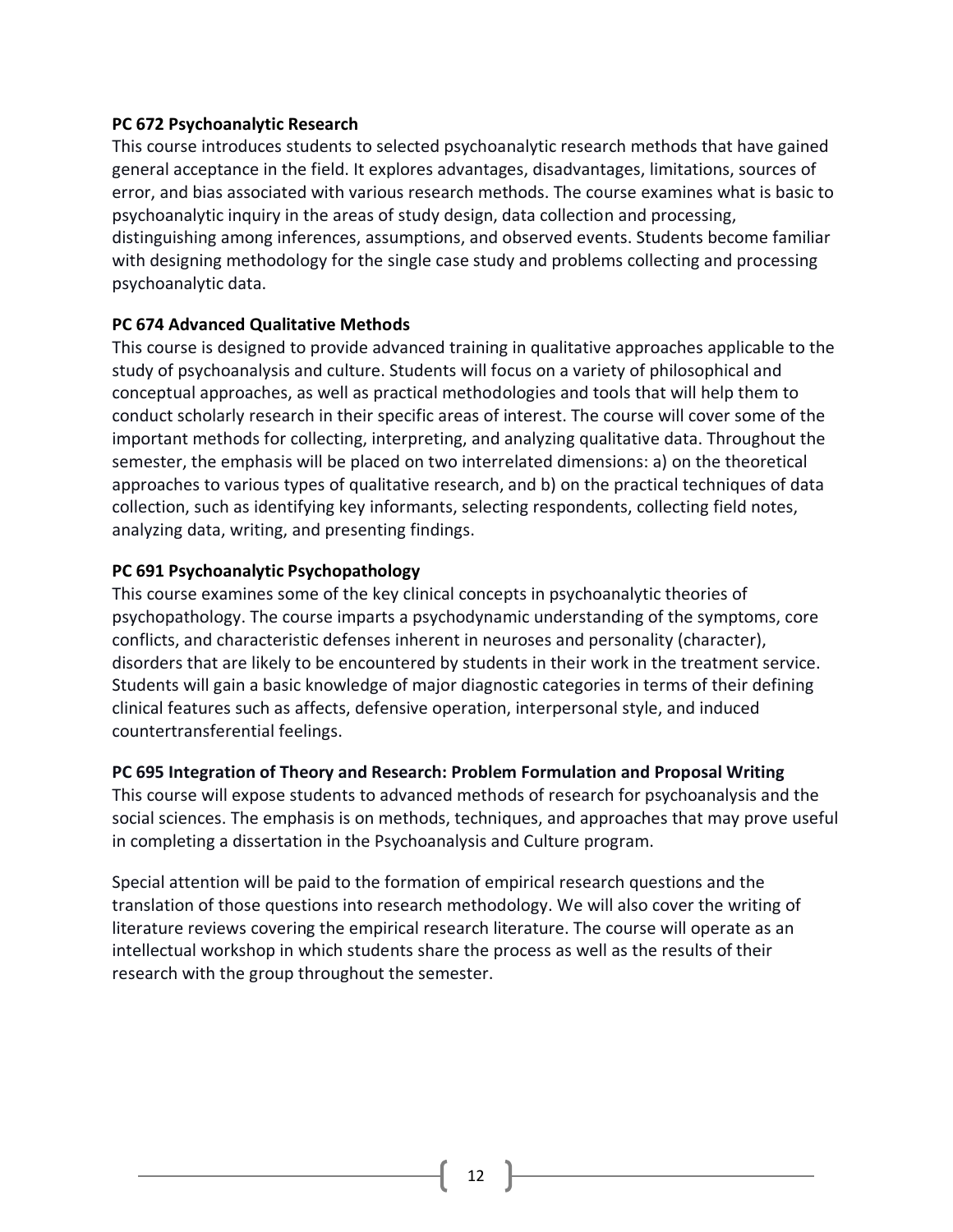#### **PC 702 Blood Rites: Explorations in Religion and Violence**

Conflict between Muslims and Jews in the Middle East, Catholics and Protestants in Ireland, religious nationalism in Africa or fundamentalism in South Asia, the language of Jihad from one corner, the language of crusade from another, the din of explosions in nightclubs, marketplaces, and abortion clinics: every day, the news media offers a new report illustrating the vital link between religion and violence. The confusion occasioned by religious violence is due in part to the common perception, comforting but misleading, of religion as a force for social peace and harmony. In fact, violence may be found at the very center of spiritual life. It has externalized forms – the wrath directed at the heterodox or infidel other. But equally plentiful are acts believers perpetrate upon themselves with love and devotion. Drawing together theoretical perspectives from a range of disciplines, this class explores such sacred phenomena as sacrifice, martyrdom, punishment, ritual performance, xenophobia, fundamentalism, and genocide.

#### **PC 703 Culture, Psychoanalysis and Race**

This course will begin by looking at the concept of race and racism as social construct s that enter in psychoanalytical explanation as symptomatic or pathological behavior. We will then review works of Freud and Lacan as they relate to race and racism and explore the ways in which psychoanalytic theory has been used to address these ideas. The course will consist of three parts: In part one; we shall examine the meaning and consequences of understanding race as a cultural construct. We shall read texts that deal with the system and logic of race such as Collette Guillaumin, Michael Banton, etc. In part two, we shall ask how Freud's metapsychology can be deployed for an understanding of the persistence of race as a category of identification. Texts in this section will include Totem and Taboo, Moses and Monotheism, and other shorter essays. In the final section of the course, we shall take up certain classic texts that deploy psychoanalysis for an understanding of race and racism by analysts such as O. Mannoni, Wulf Sachs, and others.

#### **PC 704 Celebrity Culture: Sociological and Psychoanalytic Views**

One of the defining features of contemporary culture is the prevalence of celebrity culture. The expansion of television channels, cable, the arrival of the Internet and social networks, and the development of shopping malls means that our society is awash with images of well-known people trying to grab our attention. Among sociologists, there have been two reactions to this cultural transformation. The first is to argue that we are witnessing the development of a superficial culture of commercialism, celebrity culture being mainly about the product of buying, selling, and commodification. That is, celebrity culture is considered the culture of capitalism and mass marketing. The second is to dismiss celebrity culture as an insubstantial area of social and cultural study, limited to the relatively trivial practice of examining the lives and loves of contemporary celebrities and their fans. This course examines the Celebrity Culture from both social and psychoanalytic perspectives.

#### **PC 765 Psychoanalysis and the Arts**

The course looks at the roots of creativity, including its expression and inhibition, its relationship with dreaming, desire, destruction, longing, symbolization, and sublimation, both in illness and in health. The course samples the variety of ways psychoanalysis has interacted with the arts throughout its history.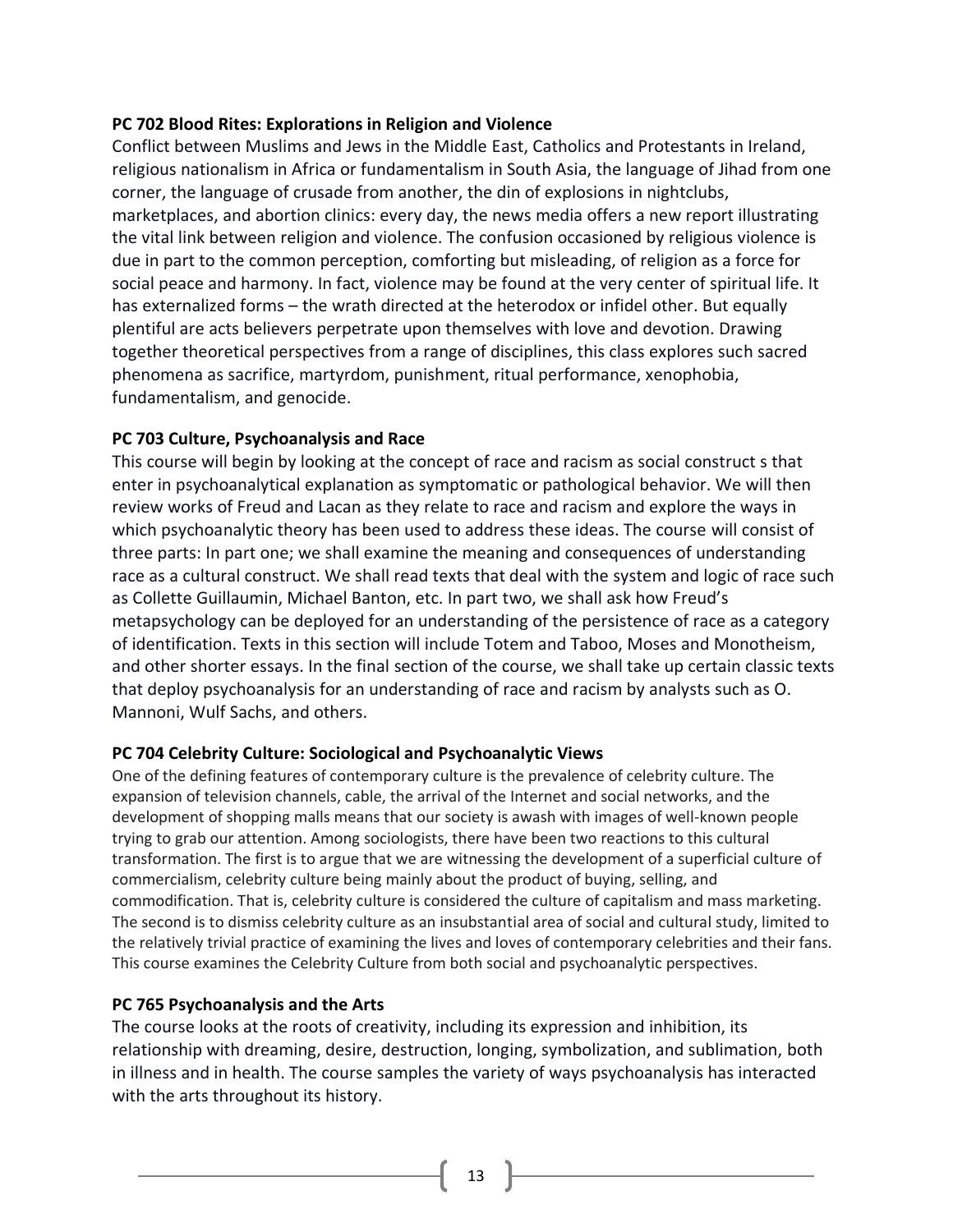#### **PC 766 Unconscious Dynamics in Film**

This course focuses on developing the ability to unpack unconscious dynamics in film as it is done in clinical psychoanalyses. Students will practice supporting inferences about each film through guided writing assignments. Master's students will practice writing derived from clinical listening and doctoral students will work toward formally supported findings and case formulations as they are done in the single case dissertation.

#### **PC 757 Psychoanalytic Semiotics and Dynamics of Transference and Countertransference**

This course will involve reading and discussion of key works in semiotics and interpretation through the lens of contemporary developments in structural and poststructural linguistics. Specific concepts to be examined include hysteria, fetishism and perversion, dreams, etc. Special attention will be paid to transference and countertransference in transforming the physical states into verbal discourse.

Semiotic is an application of linguistic methods to objects other than natural language. It is a way of viewing anything as constructed and functioning similarly to language. It is an analysis of anything non-linguistic such as gestures, facial expressions, behavioral rituals, arts, fashion, etc. in terms of metaphors. In the psychoanalytic situation, the analyst uses semiotics to translate the unconscious material in the transference into conscious communications that may become subject of interpretation. The analysand's modes of expression and expressiveness, nonverbal behavior and symptoms, paralanguage, sign patterns, and the narrative mode of speech are all brought under the signifying process. Psychoanalytic interpretation is also a form of semiotic analysis in that it deals with how subconscious desires shape a person's experience or understating of an object or sign. However, psychoanalytic semiotic is specifically context dependent, belonging solely to a particular dyad's dynamics of transference/countertransference relation.

#### **PC 770 Cultural Analysis I**

The course will introduce new and continuing students to culture as a force in social and mental life. It will cover the core literatures, selected for application to the following subjects: the semiotics of meaning formations, history of cultural analysis, culture as an exclusionary practice, culture and violence (real and symbolic), comparative culture systems, the effects of globalization on regional and national cultural traditions, unconscious structures of cultures, global cultures, and methods of cultural analysis (hermeneutics of cultural texts and institutions, ethnographies of local cultural practices, structural semiotics of cultural structures, gathering and interpretation of historical archives, sampling of media flows, documentary methods, among others).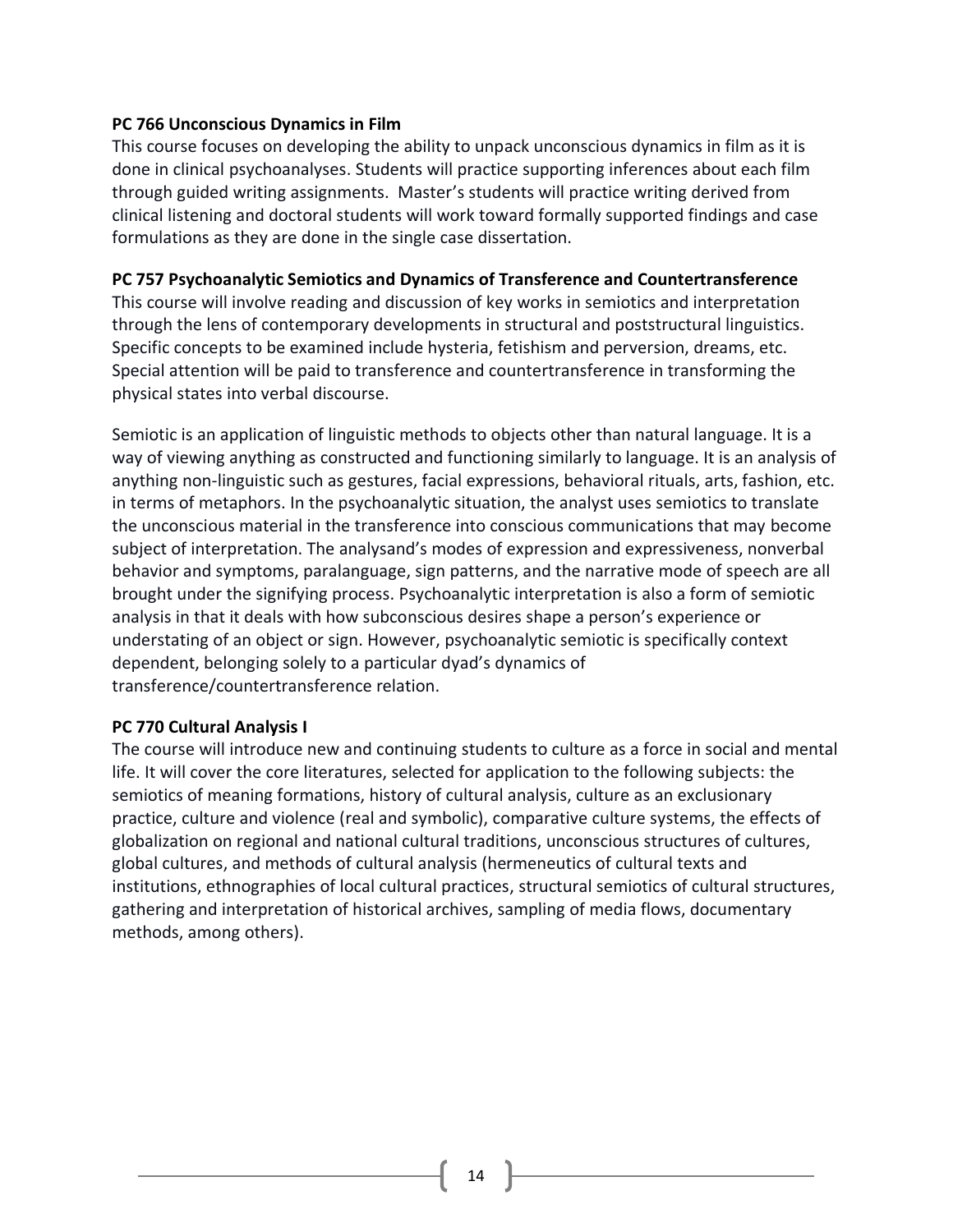#### **PC 771 Cultural Analysis II**

This course is an introduction to critical theory in its contribution to psychoanalysis. The course will examine the contribution of the Frankfurt school and philosophers like Benjamin, Horkheimer, Adorno, Marcuse, Habermas and beyond to the reconceptualization of psychoanalysis. The challenges of feminism, postmodernism and poststructuralism to psychoanalysis will be examined. This seminar also investigates key figures and strategies of surrealist practice at the point where they engage with their theoretical elaborations with many disciplines and discourses-from Marxism to psychoanalysis, theoretical physics, and 19thcentury psychiatry.

#### **PC 772 Psychoanalysis in Contemporary Anthropology**

This seminar will examine the current state and characteristics of an age-old encounter between psychoanalysis and anthropology in their theory and practice. If "the fundamental anthropological situation," as Jean Laplanche puts it, constitutes the human subject and its psychic galaxy through the inevitable juxtaposition of desire, meaning and power, then it would be impossible to imagine borders delineating the subject of anthropology from that of psychoanalysis. In this seminar, we will study the developmental trajectory of the notions of self and subjectivity in psychoanalytic and anthropological theory and practice starting with late 19th and through the 20th century. We will specifically address contemporary formulations of the unconscious and the subjective in psychoanalytic and anthropological literature, and the ways in which linguistically oriented conceptualizations of the unconscious have lent themselves to an articulation of 'the political' as an indispensable aspect of human subjectivity.

#### **PC 773 Psychoanalysis, Culture and Postmodernism**

The seminar will seek to elucidate the question of the relation between psychoanalysis and culture within the context of the post modernist theoretical framework. We will also reflect on the contribution of psychoanalysis to an understanding of culture concentrating on psychoanalysis's core operative ides and explore the ways in which it can be used to interpret the diverse range of cultural representations.

We begin the course by introducing students to some major tenets of postmodern thought studying the work of prominent philosophers and post modern critics in relation to knowledge, culture and psychoanalysis. While providing students with an introduction to some of the most significant figures in postmodern theory (including Jacques Derrida, Michel Foucault, Judith Butler, Slavoj Zizek, Jean-Francois Lyotard, Frederic Jameson, Donna Haraway, and Jean Baudrillard), this course will approach those ideas to identify the extent to which movement between modern and postmodern thought and these two modes of conceptualizing the human may have implications for psychoanalytic theories of self and identity.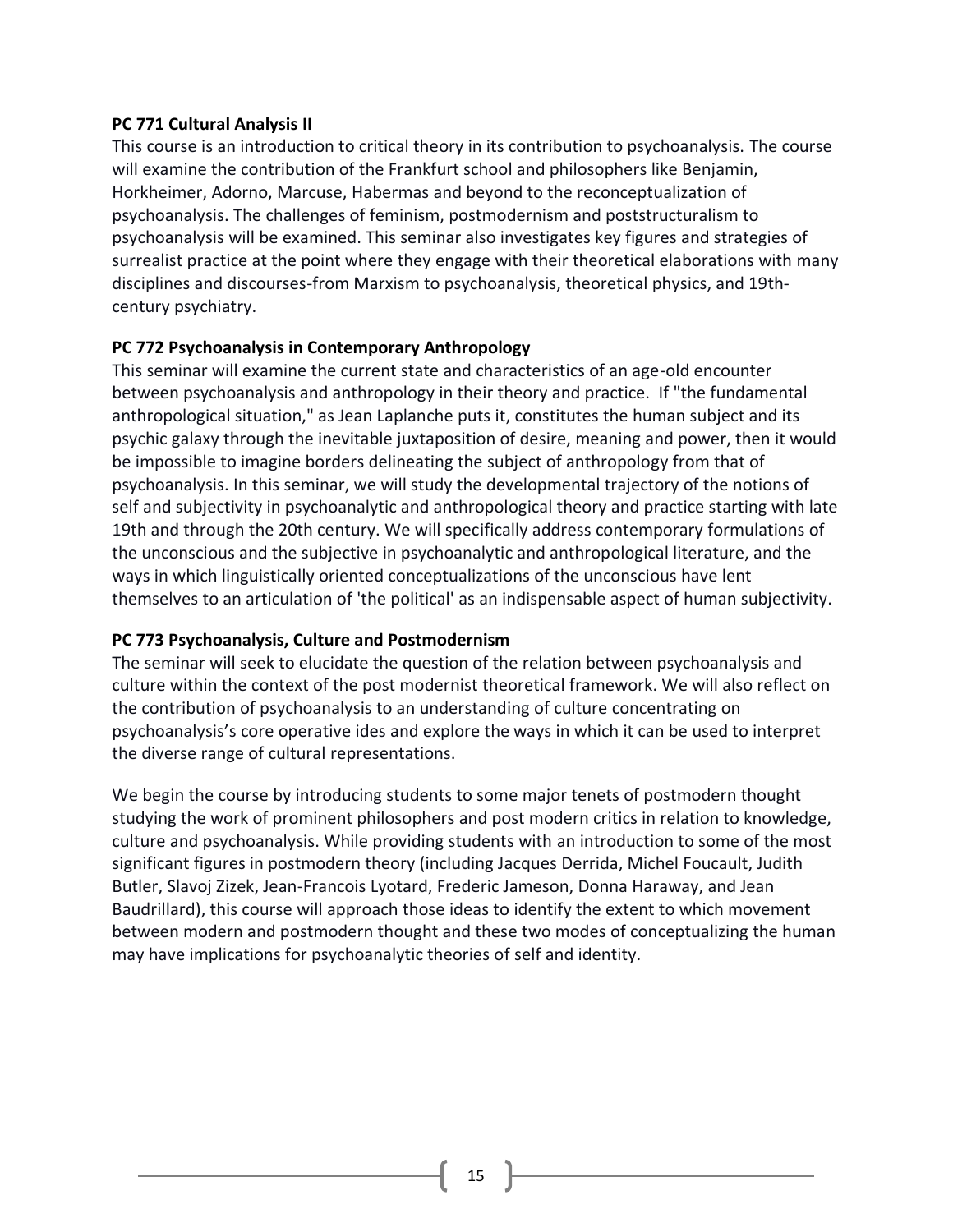#### **PC 776 Psychoanalysis, Gender and Culture: Femininities and Masculinities**

This course introduces scholarly debates about sexual identities, gender identities and expressions, and sexual orientation and its representation in psychoanalytic and social science writings. The dialogue between psychoanalysis and feminist theory has been at the intellectual center of cultural criticism since the 1970s. Since then, it has taken on many new dimensions, growing in different directions as scholars develop new perspectives on gender relations. Many of the most recent developments in feminist theory have emerged from the consideration of the heterogeneity of women, and of feminist practices. Other developments concern representations of masculinity and gay issues (queer theory), as well as trans-national and postcolonial women's issues. This course provides an opportunity to address a range of cultural and theoretical issues in psychoanalysis and gender. Sample course topics include pornography, experimental feminist praxis, gender and race, or constructions of gender in specific historical periods or countries. While this course is theoretical in nature, analysis of selected texts in terms developed from the theoretical readings will be a major component.

#### **PC 787 Cultural Psychopathology and Social Psychiatry**

This seminar is intended to familiarize students with the social and cultural aspects of mental health or illness. Cultural psychopathology is a field of study focusing on the ways in which cultural factors contribute to the experience and expression of psychological distress. It examines cultural variation in psychiatric disorders and cultural determinants of symptoms or syndromes. Social Psychiatry is a field focusing on epidemiology of mental illness and on social causes and consequences of psychiatric disorders. Issues of law and psychiatry such as competency to stand trial, insanity plea, forced hospitalization, solitary confinement and patient rights are also addressed.

The course is interdisciplinary, in that it includes material from many fields, but there is a coherent organizing theme: the need to understand mental illness in a broad social and cultural context*.* Specific course objectives are: (a) to examine the role of culture, ethnicity, gender, and social class in symptom formation and the experience of illness, and to critically examine these issues in clinical application of the DSM-IV diagnostic system; (b) to learn about the *distribution* of mental illness in time, space and socio-demographic groups; (c) to familiarize students with the DSM-IV cultural formulation and its utility in diagnosis and intervention; (d) to examine contemporary, empirically supported perspectives regarding the etiology of mental disorders; (e) to develop an understanding for issues in Psychiatry and Law, such as insanity plea, competency to stand trial, involuntary hospitalization, criteria of dangerousness, and patient's right to refuse treatment.

#### **PC 797 Special Topics Seminar**

Special Topic Seminars provide a forum for faculty or visiting, or guest scholars to discuss theoretical or research issues of interest in psychoanalysis, culture, violence or related areas. Depending on its content, Special Topic Seminars may be used as cognate to other required or elective courses in the program.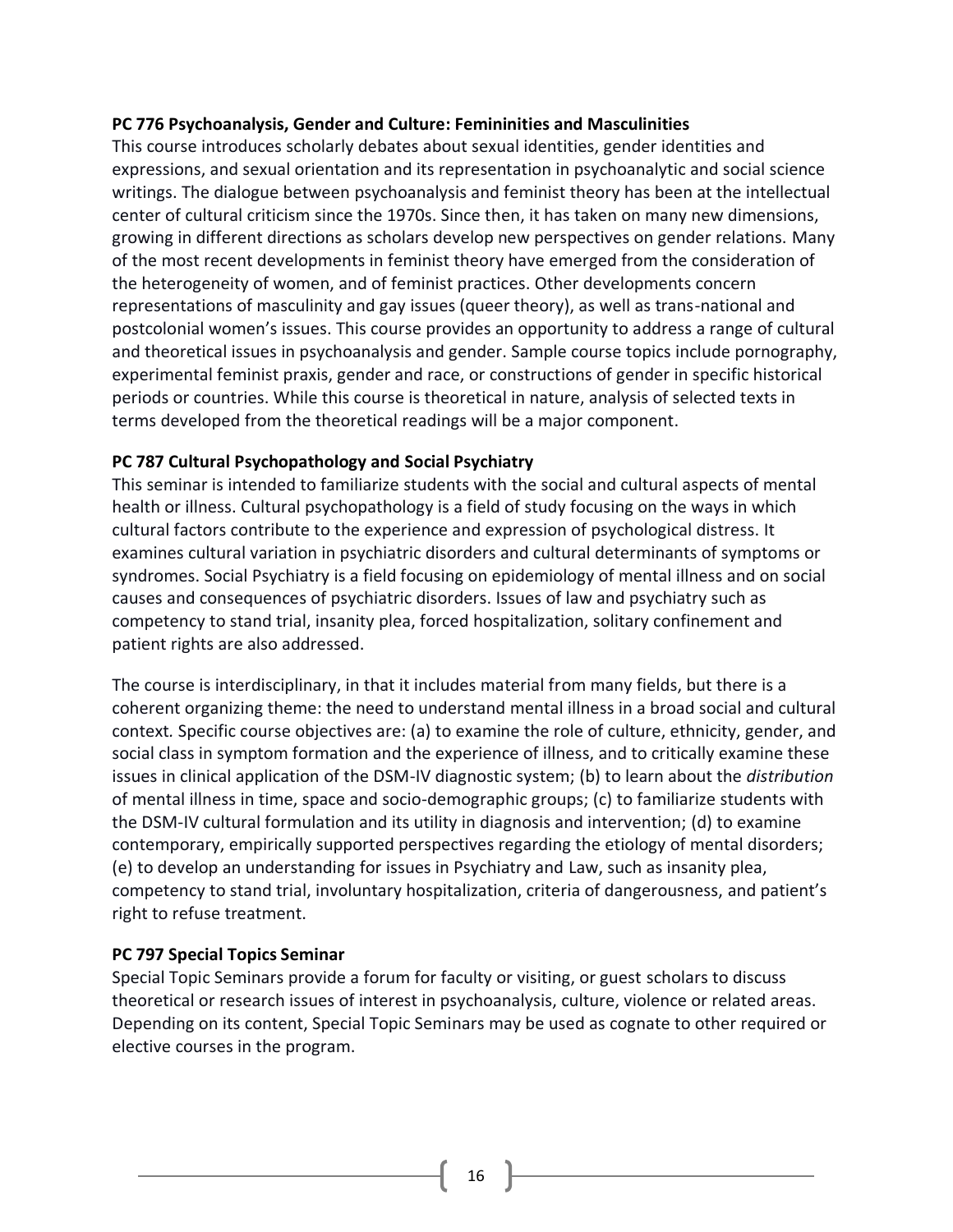#### **PC 797C Eroticism and Discourse: The History of Sexuality (Special Topics)**

This course surveys changes in the ways we have thought about sex and imagined ourselves as sexual beings since the colonial period. Our focus throughout will be the political and epistemological dimensions of the ever-shifting boundary between ostensibly "normal" and "abnormal" desire, and the role such discursive formations play in the structuring of both social attitudes and subjective identities. After reading some foundational texts in gender theory and queer theory, we may examine such topics as the regulation of sex in colonial America, the dimensions of Victorian sexual ideology, the organization of urban prostitution, the evolution of the science of sexology, the categorization of erotic deviance, the discovery of adolescent sexuality, the development of erotic subcultures, the progress of the sexual liberation movements of the 1960s and 1970s, the formation of cinematic and internet pornography, and the aims of today's activist movements.

#### **PC 827/828/829/830 Directed Research (Dissertation)**

Candidates meet with a research advisor for one-on-one consultation during the writing of the proposal and dissertation. The research advisor serves as chair of the student's dissertation committee.

# <span id="page-16-0"></span>**FACULTY**

Bigda-Peyton, Frances *Ed.D, Boston University* Capetillo-Ponce, Jorge *Ph.D., New School for Social Research* Dzitko, Jon *Psya.D., Boston Graduate School of Psychoanalysis* Jacobs, Glenn *Ph.D., Temple University* Lemert, Charles *Ph.D., Harvard University* Madonna, John *Ed.D., Clark University* Movahedi, Siamak *Ph.D., Washington State University (The Program Director)* Perlman, Lynn *Ph.D., City University of New York* Rahimi, Sadeq, *Ph.D., McGill University* Safizadeh, Fereydoon *Ph.D. Harvard University* Shepherd, Mary *Psya.D., Boston Graduate School of Psychoanalysis* Soldz, Stephen *Ph.D., Boston University* Snyder, Jane *Ph.D., Boston University* Verter, Brad *Ph.D., Princeton University* Wagner, Mara *Psy.D., Massachusetts School of Professional Psychology*